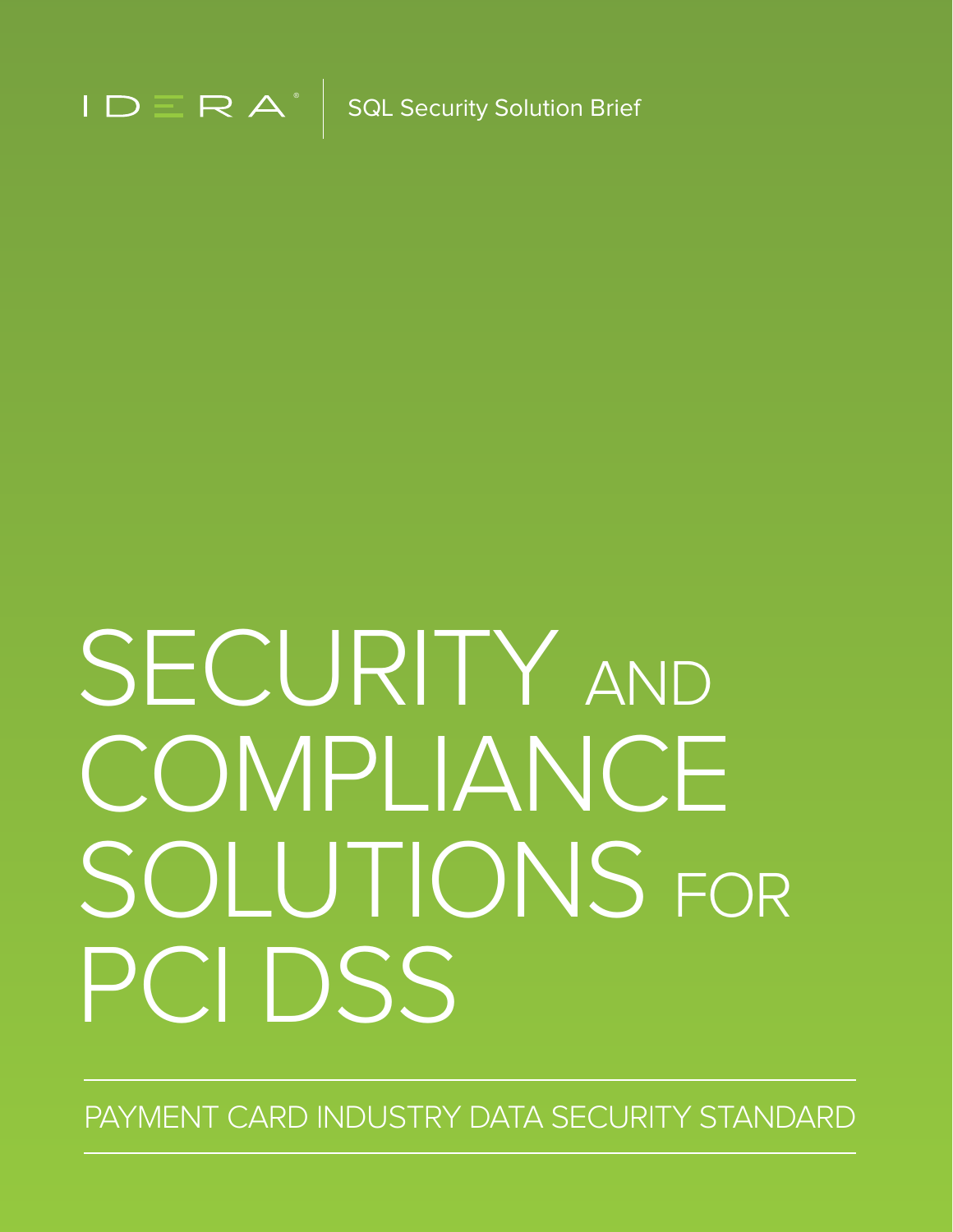The Payment Card Industry Data Security Standard (PCI DSS), currently at version 3.2, is a set of comprehensive requirements developed by the PCI Security Standards Council which includes American Express, Discover Financial Services, JCB International, MasterCard Worldwide and Visa Inc. to help standardize the broad adoption of consistent data security measures on a global basis. In addition, it also includes requirements for security management, policies, procedures, network architecture, software design and other safeguards. PCI DSS is intended to help organizations to proactively secure customer credit card-related (cardholder) data. n a gibbal basis.<br>'

Cardholder data that resides in Microsoft SQL Server database systems must adhere to the PCI DSS requirements. These requirements, in essence, mandate that IT and security professionals example and oversee the proper business disciplines and best practices for SQL Server access in order to prevent internal and external intrusions and enhance SQL Server confidentiality, data integrity and availability. these end up as File System III

In order to define the proper PCI DSS baselines, audit database object/data changes, and report the appropriate data security-related findings to auditors and regulators, you must be able answer the following questions:

- **1. Who has access to my "Payment Card" data?**
- **2. What has changed with SQL Server permissions, logins & access?**
- **3. How do I define a secure baseline and maintain it across my SQL Server enterprise?**
- **4. How can I implement repeatable processes to help maintain my standards?**
- **5. How do I audit permission, object and data changes on my SQL Server?**
- **6. What is the best way for me to comply with Federal regulations with regards to my SQL Server databases?**
- **7. How do I ensure that my PCI data can be rendered unreadable wherever it is backed up?**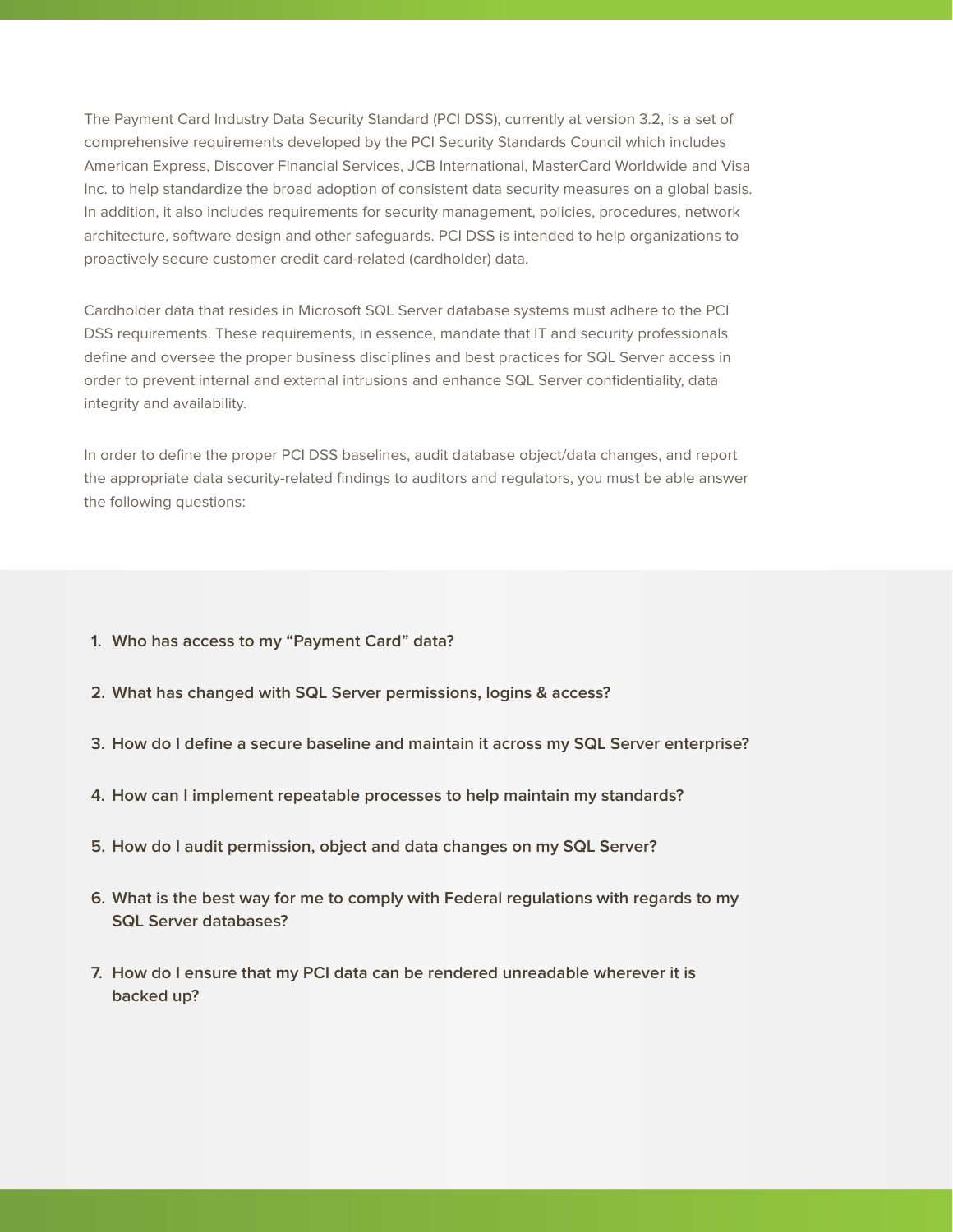# HOW DOES **SQL SECURE** ADDRESS **AUTHOR BIO** THESE REQUIREMENTS?

SQL Secure is a security analysis solution that helps IT organizations to identify SQL Server security violations and ensures security policies are enforced. You can find out who has access to what and identify each user's effective rights across all SQL Server objects. Furthermore, you can also alert on violations of your corporate policies, and secure your environment (internally and externally) from the most common methods of intrusion. Backup security de development organization at Identity of Identity and Identity at Identity and Identity at Identity and Identity at Identity and Identity and Identity and Identity and Identity and Identity and Identity at Identity and I

SQL Secure helps IT organizations address the requirements of PCE DSS with a built-in policy template that captures the relevant configurations and recommended settings as they relate to Microsoft SQL Server. int in policy template that

#### **HOW DOES SQL COMPLIANCE MANAGER** ADDRESS THESE REQUIREMENTS? : MANAGED

SQL Compliance Manager is a comprehensive SQL Server auditing, alerting and reporting solution that uses policy-based algorithms to track changes to your SQL Server objects and data. SQL Compliance Manager provides continuous auditing of all SQL Server activity by identifying who did what, when and how, whether the event is initiated by privileged users or hackers.

SQL Compliance Manager specifically goes beyond traditional auditing approaches by providing custom real-time monitoring and auditing of all data access, updates, schema modifications and permission changes.

# HOW DOES **SQL SAFE BACKUP** ADDRESS ADDRESS THESE REQUIREMENTS?

SQL Safe Backup provides customizable policies to help you to facilitate backing up your PCI data and additionally delivers state-of-the-art encryption to ensure your backup files are protected anywhere they are stored.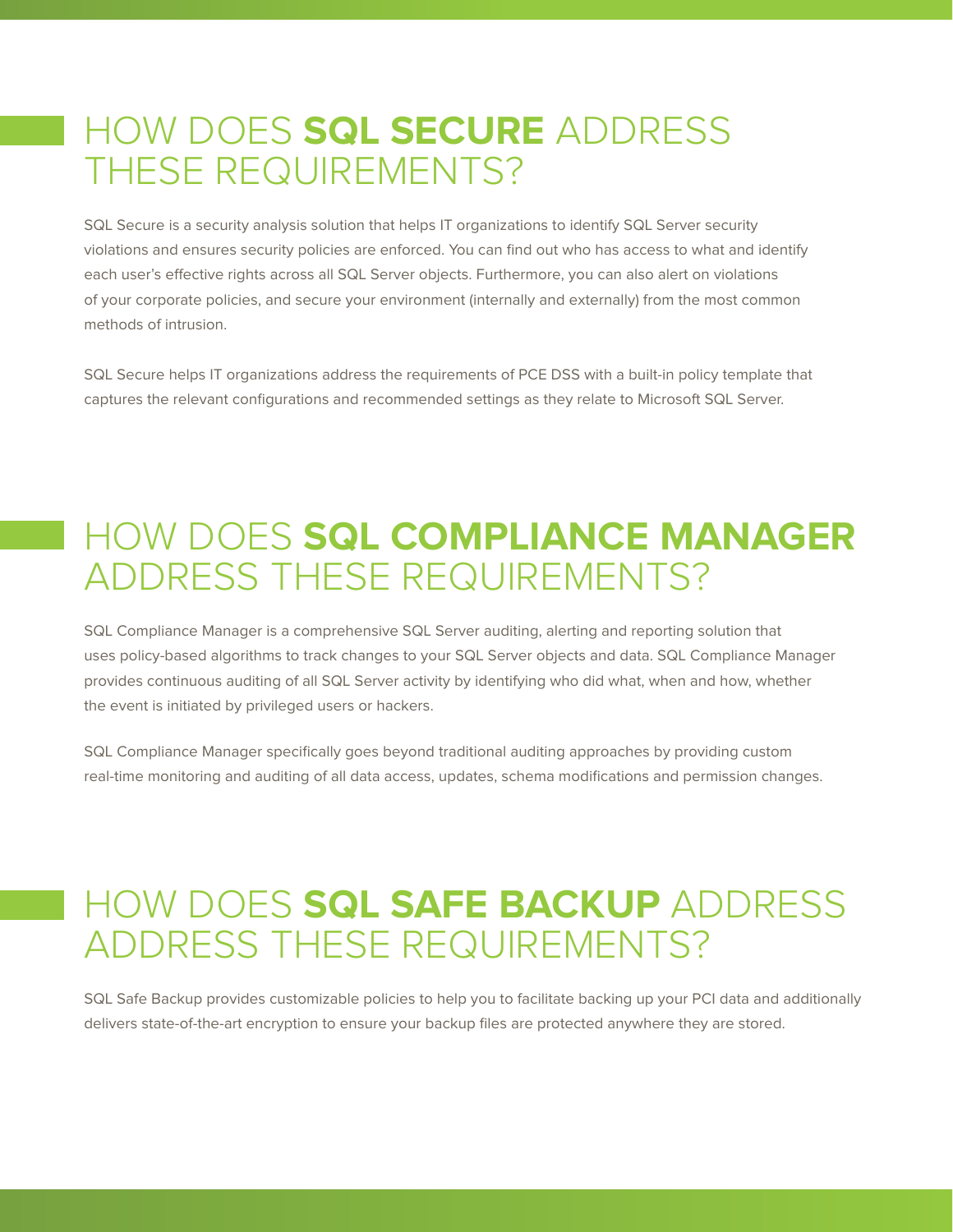| <b>PCI DSS</b>     | <b>Requirement</b>                                                                                                                                                                                                                                                                                                                                                                                                                                                            | <b>IDERA SOLUTION</b>                                                                                                                                                                                                                                                                                                                       |
|--------------------|-------------------------------------------------------------------------------------------------------------------------------------------------------------------------------------------------------------------------------------------------------------------------------------------------------------------------------------------------------------------------------------------------------------------------------------------------------------------------------|---------------------------------------------------------------------------------------------------------------------------------------------------------------------------------------------------------------------------------------------------------------------------------------------------------------------------------------------|
| <b>Section 2</b>   | Do not use vendor supplied defaults for system<br>passwords and other security parameters. Malicious<br>individuals (external and internal to a company) often<br>use vendor default passwords and other vendor<br>default settings to compromise systems. Because<br>these default settings are often published and are<br>well known in hacker communities, changing these<br>settings will leave systems less vulnerable to attack.                                        | SQL Secure provides 3 IDERA defined templates<br>that exceed the guidelines from CIS, SRR &<br>MSBPA. Vendor supplied defaults are identified<br>as key items to change in order to reduce areas<br>where a hacker can infiltrate payment card data.                                                                                        |
| <b>Section 2.1</b> | Always change vendor-supplied defaults and remove<br>or disable unnecessary default accounts before<br>installing a system on the network. This applies to all<br>default passwords, including but not limited to those<br>used by operating systems, software that provides<br>security services, application and system accounts,<br>point-of-sale (POS) terminals, payment applications,<br>Simple Network Management Protocol (SNMP)<br>community strings, etc.).         | SQL Secure provides security checks that ensure<br>that vendor supplied defaults are not used in<br>the SQL Server environment. If they are used,<br>an assessment can be run to quickly identify<br>and report any exceptions.                                                                                                             |
| <b>Section 2.2</b> | Develop configuration standards for all system<br>components. Assure that these standards address<br>all known security vulnerabilities and are consistent<br>with industry-accepted system hardening standards,<br>which may include, but are not limited to:<br>- Center for Internet Security (CIS)<br>- International Organization for Standardization (ISO)<br>- SysAdmin Audit Network Security (SANS) institute<br>- National Institute of Standards Technology (NIST) | SQL Secure provides built-in policies that check<br>your database server settings against best<br>practice guidelines established by CIS, NIST<br>(SRR) and MSBPA. The IDERA defined templates<br>provide a more realistic baseline for hardening<br>your security and also exceed the requirements<br>set forth by the industry standards. |
| <b>Section 3.4</b> | Render primary account number (PAN) unreadable<br>anywhere it is stored (including on portable digital<br>media, backup media, and in logs.                                                                                                                                                                                                                                                                                                                                   | SQL Safe Backup provides customizable policies<br>to help you to facilitate backing up your PCI data<br>and additionally delivers AES 128- and 256-bit<br>encryption that would render the backup files<br>unreadable anywhere they are stored.                                                                                             |
| <b>Section 7.1</b> | Limit access to system components and cardholder<br>data only to those individuals whose job requires<br>such access.                                                                                                                                                                                                                                                                                                                                                         | SQL Secure analyzes granted and inherited rights<br>on tables containing cardholder data so you can<br>instantly verify that access is limited to only those<br>who should have it.                                                                                                                                                         |
| Section 7.1.1      | Define access needs for each role, including:<br>- System components and data resources that each<br>role needs to access for their job function<br>- Level of privilege required (for example, user,<br>administrator, etc.) for accessing resources.                                                                                                                                                                                                                        | SQL Secure extracts access rights for privileged<br>users to identify and validate established<br>baselines.                                                                                                                                                                                                                                |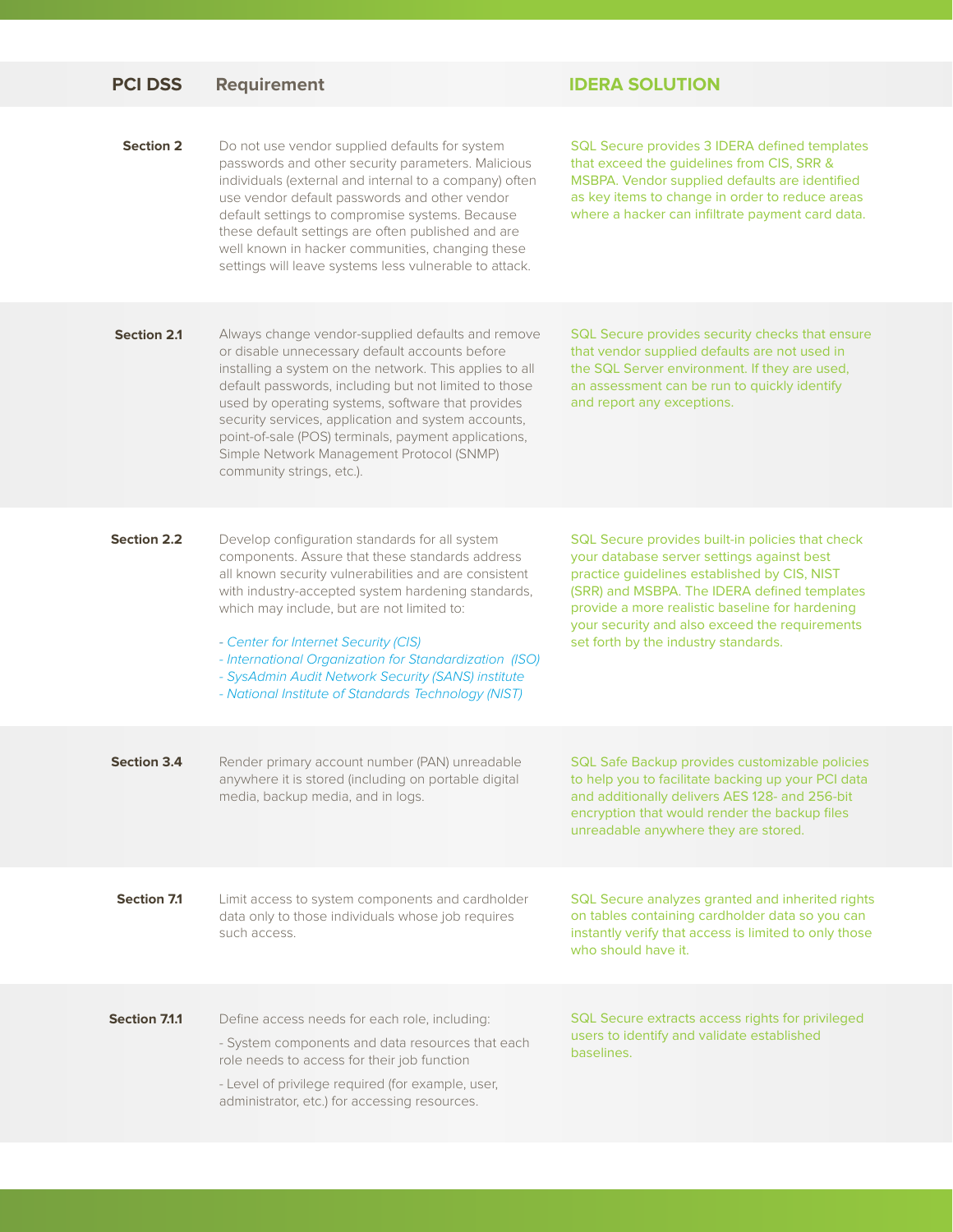| <b>PCI DSS</b>       | <b>Requirement</b>                                                                                                                                                                                                                                                                                                                                                                                                                                                                                                                                 | <b>IDERA SOLUTION</b>                                                                                                                                                                                                                                  |
|----------------------|----------------------------------------------------------------------------------------------------------------------------------------------------------------------------------------------------------------------------------------------------------------------------------------------------------------------------------------------------------------------------------------------------------------------------------------------------------------------------------------------------------------------------------------------------|--------------------------------------------------------------------------------------------------------------------------------------------------------------------------------------------------------------------------------------------------------|
| Section 7.2.2        | Assign privileges to individuals based on job<br>classification and function.                                                                                                                                                                                                                                                                                                                                                                                                                                                                      | SQL Secure confirms assigned privileges<br>according to their roles that are assigned.<br>Changes are flagged for investigation.                                                                                                                       |
| <b>Section 8.1.1</b> | Assign all users a unique ID before allowing them to<br>access system components or cardholder data.                                                                                                                                                                                                                                                                                                                                                                                                                                               | SQL Secure shows all users, including de-nesting<br>groups both locally and within Active Directory,<br>to help identify users that should not have certain<br>accesses, but in fact do.                                                               |
| Section 8.5.8        | Identify all users with a unique user name before<br>allowing them to access system components or card<br>holder data. Do not use group, shared, or generic<br>accounts and passwords. 8.5.8.a - For a sample of<br>system components, examine user ID lists to verify<br>the following:<br>- Generic user IDs and accounts are<br>disabled or removed<br>- Shared user IDs for system administration<br>activities and other critical functions do not exist<br>- Shared and generic user IDs are not used<br>to administer any system components | All users of SQL Server (internal, external and<br>temporary) can be uniquely identifiable with<br>SQL Secure. Should their access/permissions<br>change, an assessment can be run to identify<br>those changes.                                       |
| <b>Section 9.3</b>   | Access is revoked immediately upon termination,<br>and all physical access mechanisms, such as keys,<br>access cards, etc., are returned or disabled.                                                                                                                                                                                                                                                                                                                                                                                              | SQL Secure provides "snapshot" capabilities<br>for a given point in time for all user accesses<br>and permissions. Once a user is terminated<br>an assessment report can be run to confirm<br>and document that the user's access has been<br>revoked. |
| <b>Section 10</b>    | Track and monitor all access to network resources<br>and cardholder data. It is critical to have a process or<br>system that links user access to system components<br>accessed. This system generates audit logs and<br>provides the ability to trace back suspicious activity<br>to a specific user.                                                                                                                                                                                                                                             | SQL Compliance Manager audits all user activity<br>to PCI data. If there is an exception, you can easily<br>track, alert and report on the events that caused it<br>and determine the cause.                                                           |
| <b>Section 10.1</b>  | Implement audit trails to link all access to system<br>components to each individual user.                                                                                                                                                                                                                                                                                                                                                                                                                                                         | SQL Compliance Manager provides continuous<br>auditing of all SQL Server activity, identifying who<br>did what, when and how.                                                                                                                          |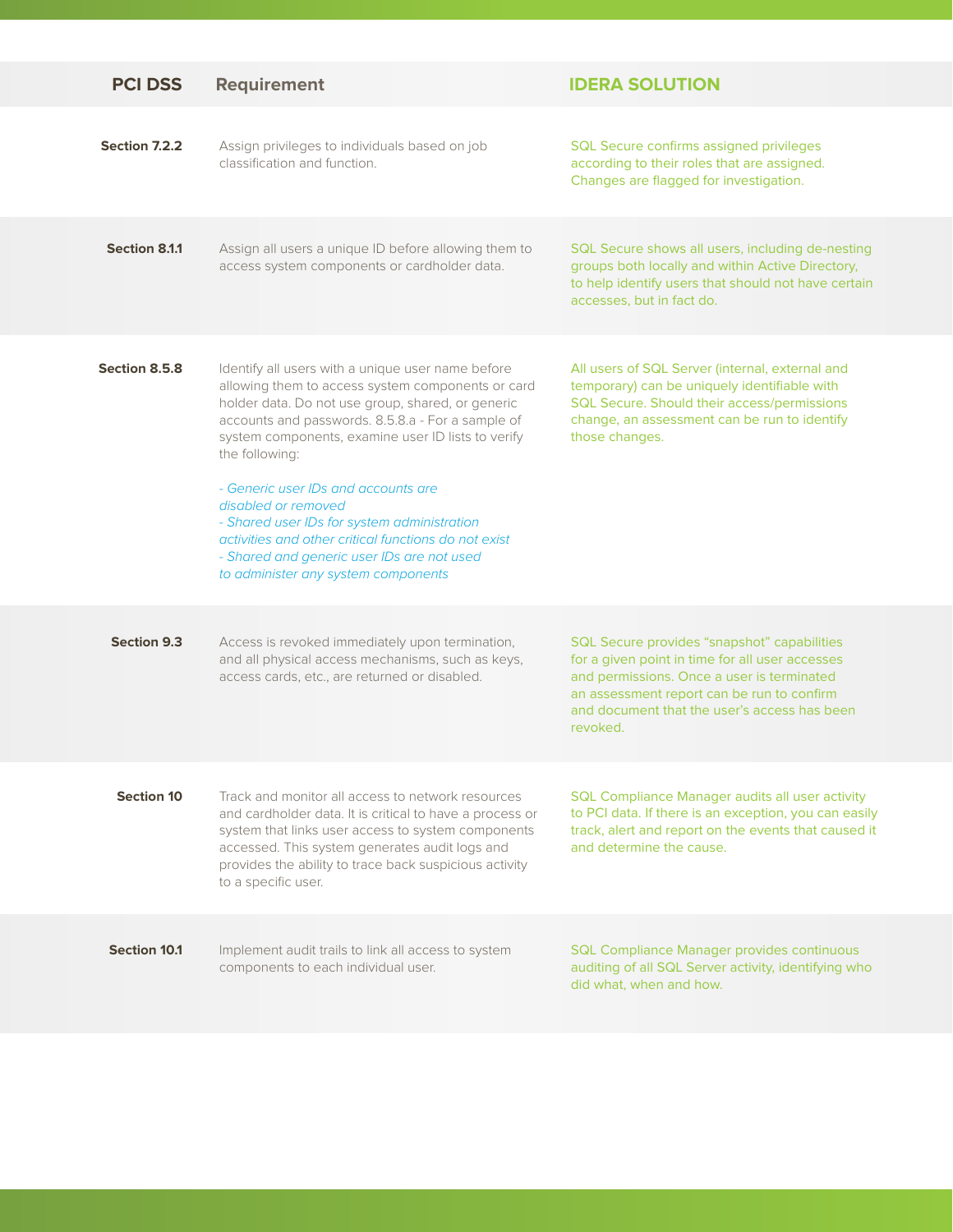#### **PCI DSS** Requirement IDERA SOLUTION **Section 10.2**  Implement automated audit trails for all system

components to reconstruct the following events:

**10.2.1** - All individual user accesses to cardholder data **10.2.2** - All actions taken by any individual with root or administrative privileges **10.2.3** - Access to all audit trails **10.2.4** - Invalid logical access attempts **10.2.5** - Use of identification and authentication mechanisms **10.2.6** - Initialization of audit logs **10.2.7** - Creation and deletions of system-level objects

SQL Compliance Manager audits all of the events required by section 10.2 and also provides detailed reports for internal and external auditors.

| <b>Section 10.3</b>   | Record at least the following audit trail entries for all<br>system components for each event:<br><b>10.3.1</b> - User identification<br>10.3.2 - Type of event<br>10.3.3 - Date and time<br><b>10.3.4</b> - Success or failure indication<br>10.3.5 - Origination of event<br>10.3.6 - Identity or name of affected data,<br>system component or resource | SQL Compliance Manager audits all of the events<br>required by section 10.3 and also provides detailed<br>reports for internal and external auditors.                                                                                                 |
|-----------------------|------------------------------------------------------------------------------------------------------------------------------------------------------------------------------------------------------------------------------------------------------------------------------------------------------------------------------------------------------------|-------------------------------------------------------------------------------------------------------------------------------------------------------------------------------------------------------------------------------------------------------|
| Section 10.5          | Secure audit trails so they cannot be altered.                                                                                                                                                                                                                                                                                                             | SQL Compliance Manager provides an immutable<br>audit trail of all SQL Server activity, including<br>administrator activities. Any changes to the audit<br>logs can be detected, and alerts can be configured<br>to notify the appropriate personnel. |
| <b>Section 10.5.3</b> | Promptly back up audit trail files to a centralized log<br>server or media that is difficult to alter.                                                                                                                                                                                                                                                     | SQL Safe Backup provides policy based management<br>for backing up PCI data and additionally provides<br>AES 128- and 256-bit encryption which makes your<br>backups tamperproof and secure.                                                          |
| Section 10.7          | Retain audit trail history for at least one year, with a<br>minimum of three months online availability.                                                                                                                                                                                                                                                   | SQL Secure and SQL Compliance Manager store<br>all audit data in a central repository which makes it<br>easy to archive data for any length of time.                                                                                                  |
| <b>Section 12.2</b>   | Develop daily operational security procedures that<br>are consistent with requirements in this specification<br>(for example, user account maintenance procedures,<br>and log review procedures).                                                                                                                                                          | SQL Secure and SQL Compliance Manager are<br>used to standardize daily security procedures for<br>auditing changes to SQL Server data and objects<br>and also helping to define user permissions,<br>accesses and maintaining them.                   |